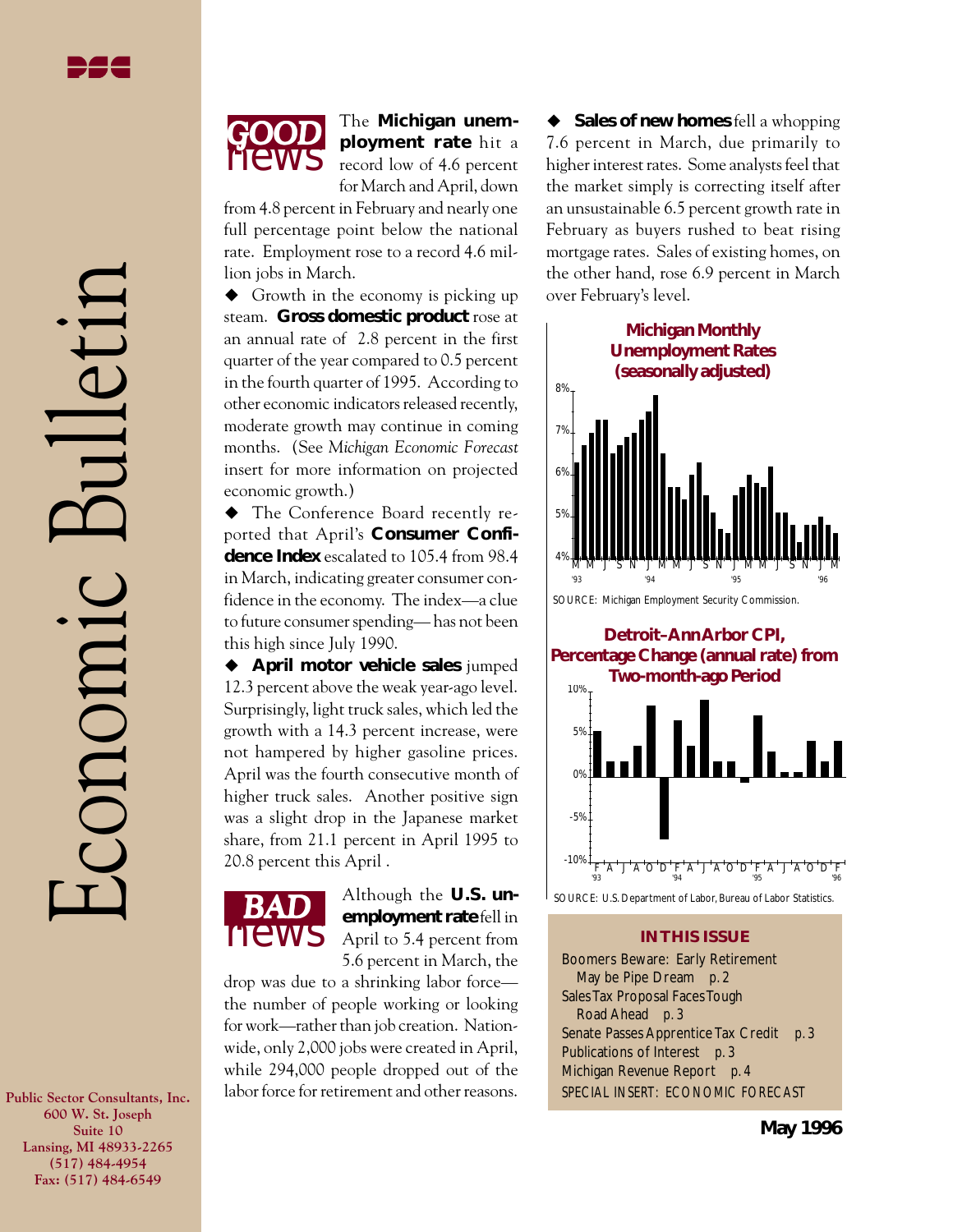# **MONTHLY FOCUS** aaaa aaaaaaaaaaaaa

#### **BOOMERS BEWARE: EARLY RETIREMENT MAY BE PIPE DREAM**

The *Wall Street Journal* recently published an article by Bernard Wysocki, Jr., that may ease Generation Xers' fears of supporting a sea of retired baby boomers in coming decades.1 Ominous government statistics tell us that by 2030 there will be as few as two workers for every retiree in the U.S. due to the large numbers of baby boomers expected to retire, longer life expectancies, and growth in early retirements. (See exhibit on Michigan's anticipated worker-to-retiree ratio.) The *Wall Street Journal* points out, however, that the early-retirement trend is unlikely to continue at its current rate, offering hope that the worker-to-retiree ratio may not be quite as low as currently thought.

#### *The Growth in Early Retirements*

Wysocki explains that early retirements—retirements before age 65—have been increasing due to two factors. First, more people are voluntarily retiring early. Second, more employers are offering an early retirement option as part of their downsizing effort. Early retirements have led to a significant reduction in the percentage of working-age persons age 55–64 in the labor force.

1 Wysocki, Bernard, Jr., "The Outlook: Early Retirement Isn't in the Boomers' Future," *Wall Street Journal*, May 6, 1996.

The percentage of men age 55– 64 in the labor force fell from 83 percent in 1970 to the current level of 65 percent. (Workforce participation of women in this age bracket has been low historically and, therefore, is not a valid indicator of retirement.)

### *The Decline in Early Retirements*

Although early retirement sounds tantalizing to many of the 76 million baby boomers, many of whom will soon turn 50, corporate downsizings eventually will slow and economic reality will prevent many from voluntarily retiring. Inadequate savings, reduced employer-provided retirement benefits, and a probable scaling-down of government-provided benefits will chip away at boomers' early retirement dreams.  $\triangleright$  The savings rate—the percentage of personal income that people save for future use—fell

 $\triangleright$  The percentage of Fortune 500 companies offering retiree

from 8.4 percent in 1984 to 3.8

percent in 1994.

health care plans dropped from 43 percent in 1994 to 41 percent in 1995.

 $\triangleright$  The federal government has cut back retirement benefits for anyone joining the government after January 1984.

 $\triangleright$  Persons turning 65 this year can expect no more than \$1,248 per month (\$15,000 annually) in Social Security benefits.

#### *Conclusion*

Even with a slowdown in early retirements, the U.S. is going to face formidable problems when baby boomers begin leaving the workforce. Society will be forced to look for ways to keep people at work longer, such as reeducating older workers, raising the age at which retirees are eligible for Social Security (already slated to go from 65 to 67), or providing incentives to delay retirement. To the chagrin of many aging baby boomers, the economic necessity of working later in life will make the task of keeping people on the job during their golden years a little easier.



SOURCE: Michigan Aging Services System.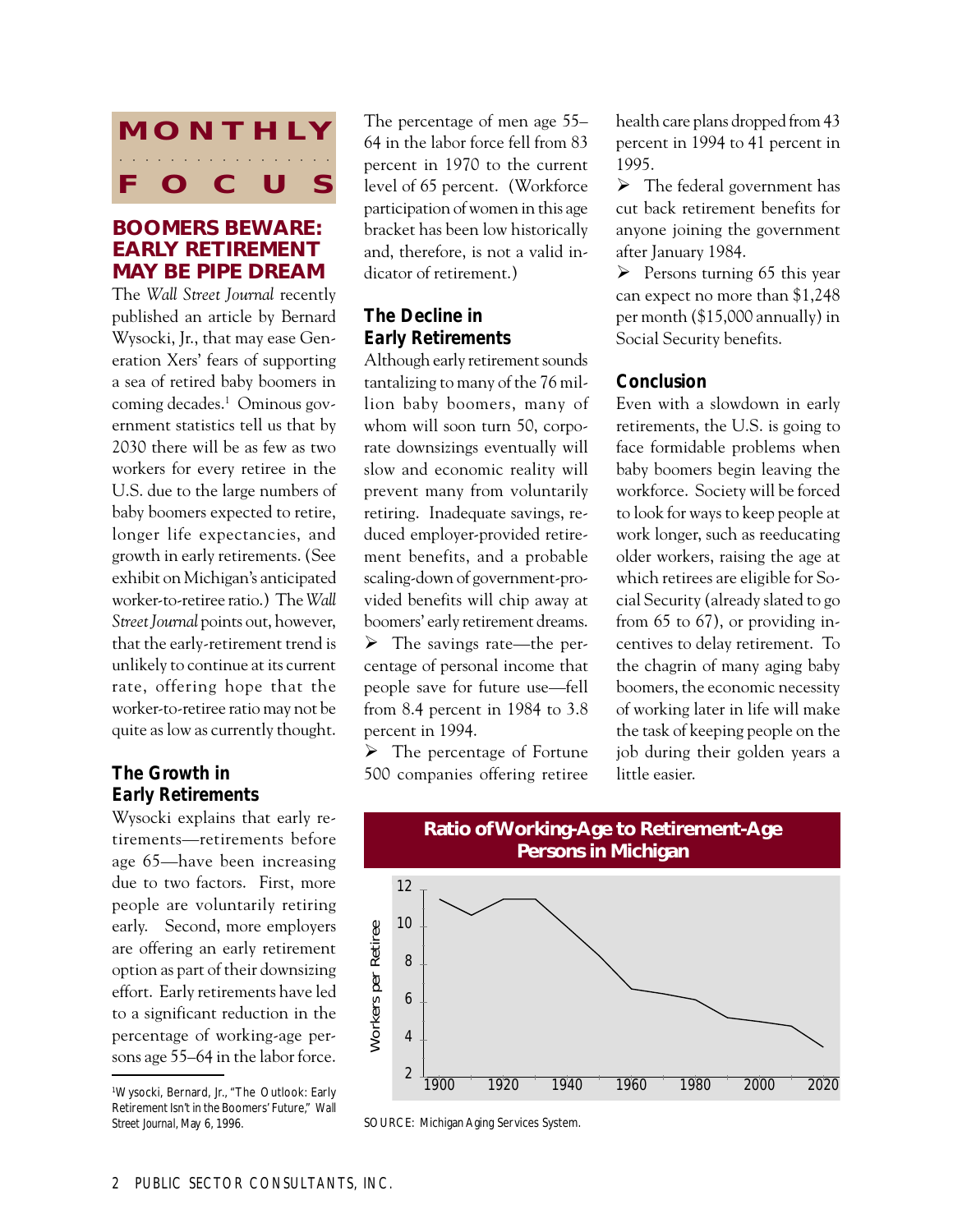

#### **SALES TAX BILL FACES TOUGH ROAD AHEAD**

Michigan's House Taxation Committee has approved a bill to change the way sales tax is applied to new cars. Currently, Michigan's 6-percent sales tax is levied on the full price. House Bill 4227 would require that the tax be applied to the difference between a car's purchase price and the value of a car traded in or sold. The tax break, which would apply only to purchases of new cars and recreational vehicles, would save consumers an average of about \$400 per vehicle.

The bill faces some opposition. Some opponents claim the legislation is unfair because it does not apply to used cars, thereby giving an advantage to one segment of the market. Others say it is unfair because it would benefit only consumers who can afford new vehicles, which average about \$22,000 in price.

Still others are concerned about the tax cut's effect on state revenue—estimates are that it would cost the state approximately \$160 million annually. Lawmakers, currently at work on the FY 1996–97 budget, already have the challenge of passing a budget predicated on federal welfare and Medicaid reform; if Washington does not approve the reforms this year, at least \$320 million will have to be cut from next year's state budget. Given this situation, the bill's supporters will find it tough to turn this legislation into law.

## **SENATE PASSES APPRENTICE TAX CREDIT**

Businesses that provide apprenticeships to teenagers would be eligible for a single business tax (SBT) credit under a bill approved by the Michigan Senate. SB 872 would allow an SBT credit of 50 percent of an apprentice's wages and benefits, plus all of the cost of employerprovided classroom instruction.

Eligible apprentices must be under 20 years of age and registered with the Bureau of Apprenticeships and Training. The credit, which could cost the state an estimated \$5 million annually, is intended to help teenagers who opt not to attend college to learn job skills. Currently, only 2 percent of registered Michigan apprentices are under age 20; the bill's sponsors hope that a tax credit will increase that number.

- **Steven Gold and David Liebschutz,** *State Tax Relief for the Poor***, Center for the Study of the States, Nelson A. Rockefeller Institute of Government (Albany, NY: NCSL, 1996). 581/** ш÷  $\simeq$   $^{-1}$ **443-5522.**
- **P U B L I C A T I O N S O F I N T E R E S T** aaaaaaaaaaaaaaaaaaaaaaaaaaa шŢ. This 129-page book examines policies to provide state tax relief for the poor. It highlights desirable features of tax relief policies and compares policies currently in place around the nation. The book discusses in detail five major  $\mathbf{z}$ tax relief policies: raising personal exemptions, providing credits that are phased out as income rises, establishing earned income tax credits, creating or raising minimum standard deductions, and creating an income threshold ш.  $\circ$ below which taxes are not paid. It concludes by providing guidelines to consider when planning tax relief for the poor. Supporting tables of state data are provided.  $\sigma_{\pm}$
- $\geq$

#### $\circ$ **Council of Economic Advisors,** *Economic Report of the President* **(Washington, D.C.: U.S. GPO), February 1996. 202/783-3238.**

 $\Xi^1$ This 400-page annual report discusses the state of the current national economy and lays out the administration's  $\prec$  . economic agenda for the coming year. It examines in detail many aspects of the economy, including the performance  $\circ$ of employment, income, exports, and monetary policy in 1995. It also addresses such current issues as intergenerational equity, devolution of government power, government reform, industry deregulation, education,

- $\infty$ . and global competition. The topics are illustrated with charts and graphs and written for a general, as well as
- $\Box$ technical, audience. The report also includes 125 pages of current and historical economic data.